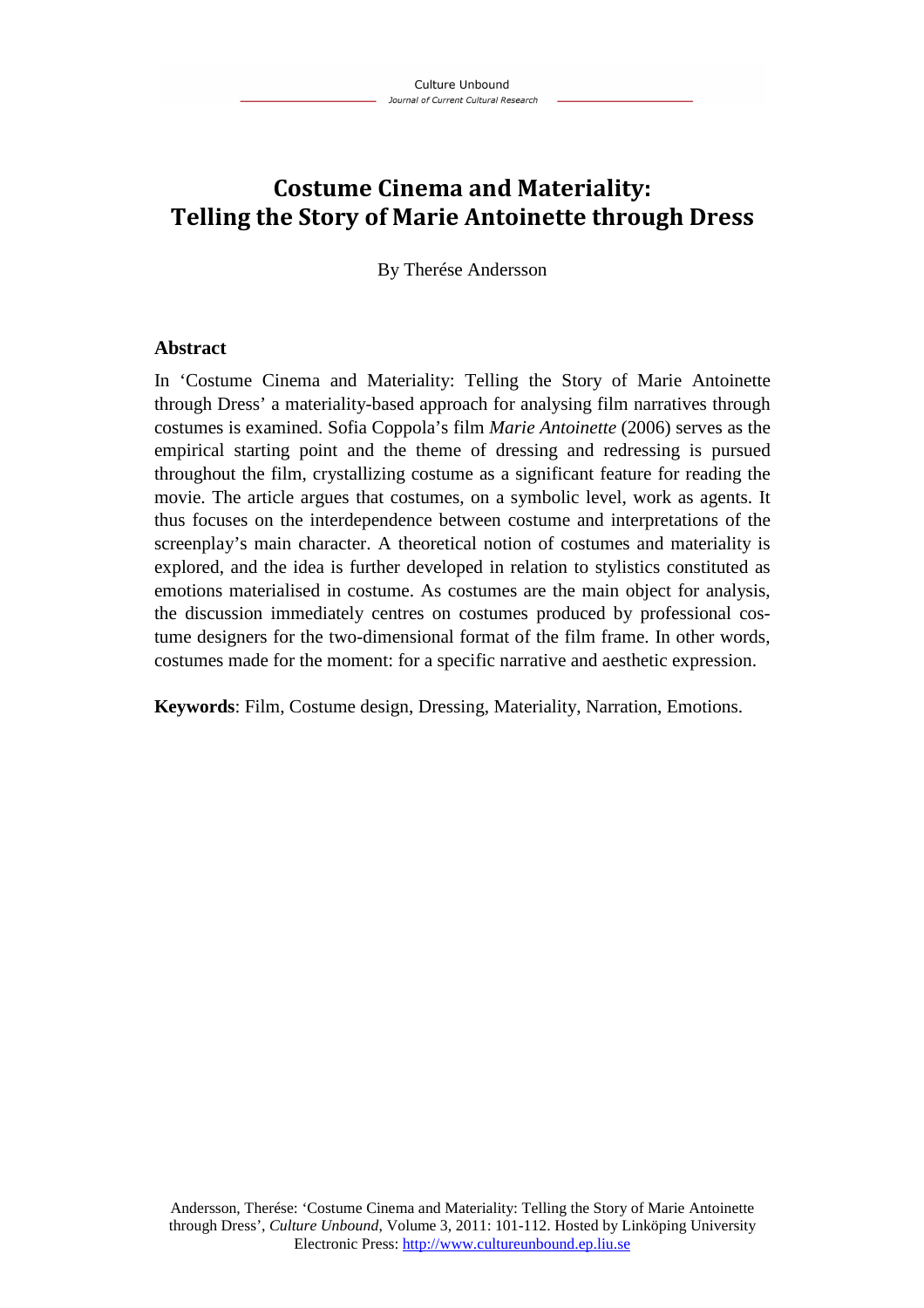I start with the original source: then move away – I am not a teacher. I am a Costume Designer.

> Milena Canonero Costume Designer on *Marie Antoinette* (2006)

## **Introduction**

The opening scene of *Marie Antoinette* (Sofia Coppola, 2006) is set in Austria: a static image of a young Marie Antoinette (Kirsten Dunst) sleeping in a dark room. The darkness is driven away as an attendant draws the heavy curtains apart, letting the sunlight pour in. The establishing shot that follows shows Schönbrunn Palace in the early, grey morning light, before reverting to a close-up of Marie Antoinette waking up. The sequence is accompanied by a voice-over belonging to Marie Antoinette's mother, Maria Teresa, Archduchess of Austria (Marianne Faithful) announcing her plans for her youngest daughter: 'Friendship between Austria and France must be cemented by marriage /.../ My youngest daughter, Antoine, will be Queen of France'. Completely unaware of what the future has in store for her, Marie Antoinette allows the attendants to dress her just as on any other day. While she waits for them to lace the corset and finish her hair, she appears unconcerned and plays with her little pug. Dressed in a soft, velvety and lavender blue twopieced dress, she then meets with her mother, before being sent off to France.

The theme of dressing and redressing, which is accentuated in the opening scene, is pursued throughout the film *Marie Antoinette*, crystallizing costume as a significant feature for reading the movie. In this article I will argue that costumes, on a symbolic level, work as agents; focusing on the interdependence between costume and interpretations of the screenplay's main character. Thus, I will explore a theoretical notion of costumes and materiality, and further develop this idea in relation to stylistics constituted as emotions materialised in costume.<sup>1</sup> This is an approach not commonly used in cinema studies, as the study of dress often engages with how certain films have influenced the fashion scene, or studying film stars as fashion icons, or considering how dress operates in relation to stardom (Moseley 2005: 1ff.).<sup>2</sup> As costumes are the main object for analysis, the discussion centres only on those designed by professional costume designers for the two-dimensional format of the film frame.<sup>3</sup> For *Marie Antoinette* a stylised look for the movie was created, and the costumes were consequently worked through with both a historical understanding and with the vision to give them a distinctly modern flair. The costumes designed by Academy Award winner Milena Canonero, were based on  $18<sup>th</sup>$  century originals and then further modified for supporting the narrative and creating a specific look for the movie: a look that only exists inside the frame. Exhaustive references to the dress-historical context of Marie Antoinette – as a historical figure and fashion icon – are thus not considered here.<sup>4</sup>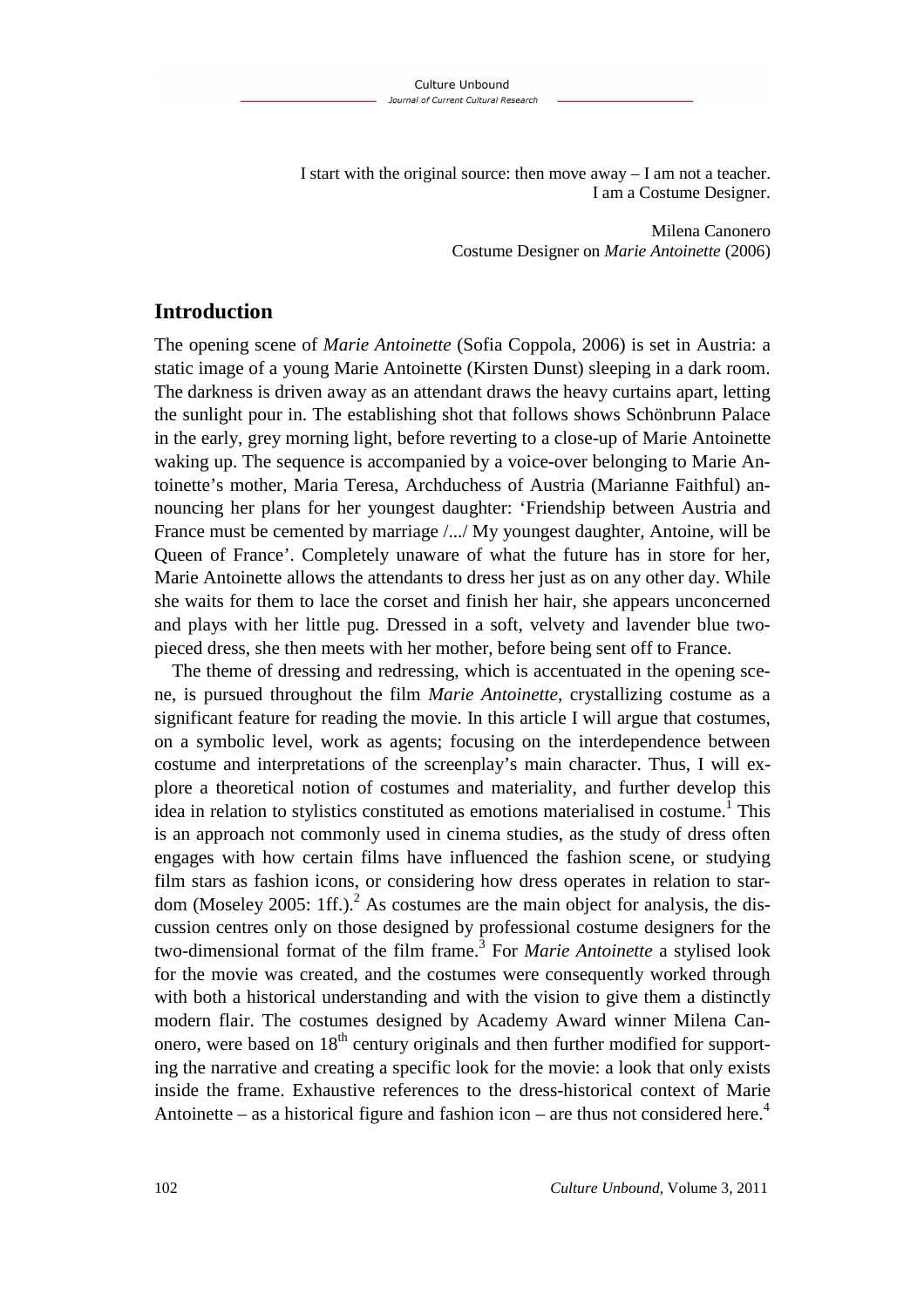Clothes are a key feature in the construction of cinematic identities, and one of the tools filmmakers have for telling a story. Costume design is intentionally made to support the narrative, and everything that appears on screen is carefully selected – every costume and accessory is a deliberate choice made by a designer.<sup>5</sup> Hence, costumes are designed to appear on one actor, on one set, lit and framed in a most specific way (Kurland & Landis 2004: 3). Each costume designer's approach to designing clothes for filmic characters is of course individual, but they share one common objective: they study human character and then translate their observations into fabric (Wyckoff 2009). Furthermore, costumes provide features as colour, silhouette, balance and symmetry to the film frame. As Debora Landis puts it: 'each frame of the film provides a proscenium for foreground and background action; cinematographers, production designers and costume designers collaborate to fill those rectangular dimensions /.../' (Kurland & Landis 2004: 5). Actors' movement in the proscenium then alters the symmetry of the frame, emphasising the action and directing the gaze. The costumes, their colours and configurations intervene with the actors' movements, allowing further characterisation on a more associative level.

Clothing subjects the body to continuous transformation, and as Patrizia Calefato stresses, a garment can limit the body, 'condemning it to the forced task of representing a social role, position or hierarchy' (Calefato 2004: 2). As such, clothing can be a device for controlling the body, authorizing a system of correspondence between surface appearance and social order (ibid. 2004: 2). Applied to costume design and film, a character's story is visualised through clothing. At first glance the attire of a filmic character connotes time period, social status, and whether or not the cinematic world refers to fantasy or reality. A closer examination reveals more subtle details: a character's state of mind, motivations, and how the character wishes to be perceived (Wyckoff 2009). In this article I will explore this notion of character portrayals in relation to how the filmic presentation of *Marie Antoinette*, through the cinematography, mediates emotions. The narrative function of costumes is thus the starting point. The movie is not analysed as a transformation film,<sup>6</sup> even if this does have some affinity with dress. Instead the more complex theoretical notion of emotions materialised in costume will take centrestage.

*Marie Antoinette* is Sofia Coppola's third feature film, following *Virgin Suicides* (1999) and *Lost in Translation* (2003), and is based on Antonia Fraser's biography *Marie Antoinette: The Journey* (2001). Coppola's filmic style is in general fragmented and episodic, where symbolic and affective elements are left with scope: she is, in other words, using an approach that is reading affect through costume design and mise-en-scène. *Marie Antoinette* as such corresponds to the features of the filmic melodrama mode, referring to a somewhat loose category of films linked together by an engagement with emotional issues and dramatic register (Mercer & Shingler 2004: 1).<sup>7</sup> Coppola's objective to depict the inner experience of the teenage queen $8$  corresponds neatly to the melodramatic sensibility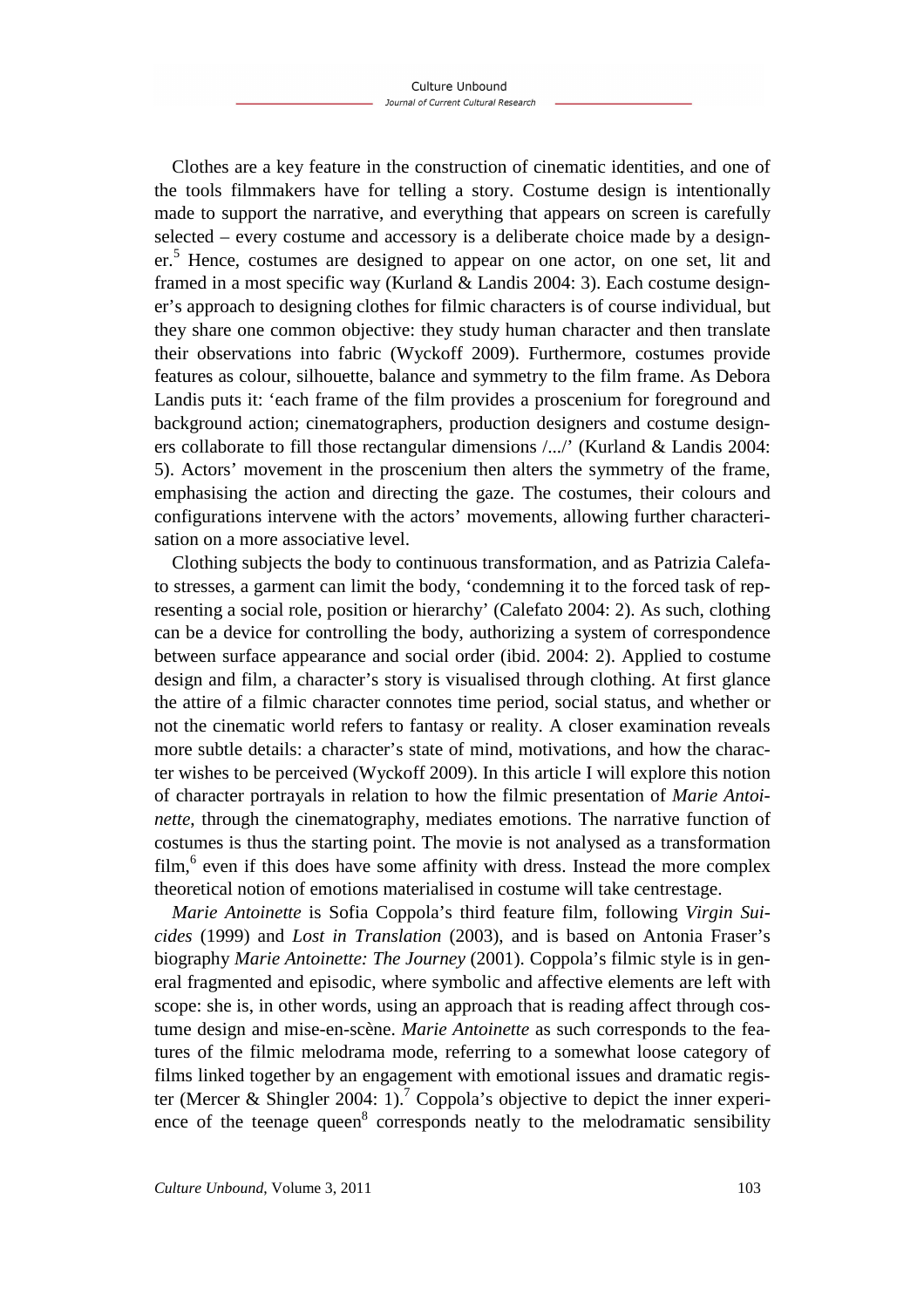identified by Christine Gledhill as a mode with an 'intense focus on interior personal life' (Gledhill 1986: 46). The complete aesthetics of *Marie Antoinette* follows Geoffrey Nowell-Smith's view on melodramas as stories not primarily concerned with action, but rather with emotion (Nowell-Smith 1987:72). Julianne Pidduck calls attention to the stylistic devise of contemporary costume drama, as dramas of personal conflict, anguish, or desire, with an emphasis on intimate contained spaces (Pidduck 2004: 5). She refers to costume film as 'increasingly probing the folds and inner recesses of the boudoir' (ibid. 2004: 157). As a costume drama – enacted in a historical setting and filmed on location at Versailles – *Marie Antoinette* is not a standard period piece, rather an impressionistic and up beat take on the early years of the protagonist Marie Antoinette.<sup>9</sup> As Pam Cook points out, clothing is employed as creative reinvention in *Marie Antoinette*, where performance and personal style play a vital role. Costume and set design thus operate in various ways in this film: to capture an atmosphere of the period, to suggest mood, to reinforce and comment on character, and to project the state of mind of its heroine (Cook 2006: 38).

# **Cakes and Colours**

In *Marie Antoinette* colour is used in a nuanced way, not only to describe the characters, $10$  but applied in order to facilitate a specific look for the whole movie. A colour palette with bright, light, pastels is utilized, and the range of colours goes from very pale and soft to more shocking, creating a vast pastel bubble surrounding Marie Antoinette.<sup>11</sup> Allusions to macaroons, pastries and sweets occur frequently throughout the film and through different cinematic features: costume, music, dialogue, and of course as actual props. For instance, in one of the early sequences from Versailles, during an endless dinner party, the allusions are applied both visually and verbally. The scene begins with a near shot of a plate with dessert, cut to a close-up of Marie Antoinette dressed in an apricot coloured gown, similar in colour to the dessert just shown. The camera then follows Marie Antoinette's point of view as she looks around at the people with an unsteady gaze. The filmic images are surrounded by a buzzing sound, with occasional gossip and cruel comments at the expense of Marie Antoinette, such as 'how's the little Austrian holding up' and 'she looks like a little piece of cake'. On a conceptual level, the cakes and colours composed are not only utilised to evoke equivalence, but also for telling a story. In this case, a story with an unhappy ending.

In this early stage of Marie Antoinette's time at Versailles the colours worn and applied are light and icy, more sorbet-like. In the middle of the film – depicting her party years – her gowns become the most dessert-like in their choice of colour and even in cut, with bright yellow, pink and blue combinations creating a macaroon effect with the ornamentation of petticoats and skirts. Her dresses are modified in configuration as well and become bolder, with the gowns showing deeper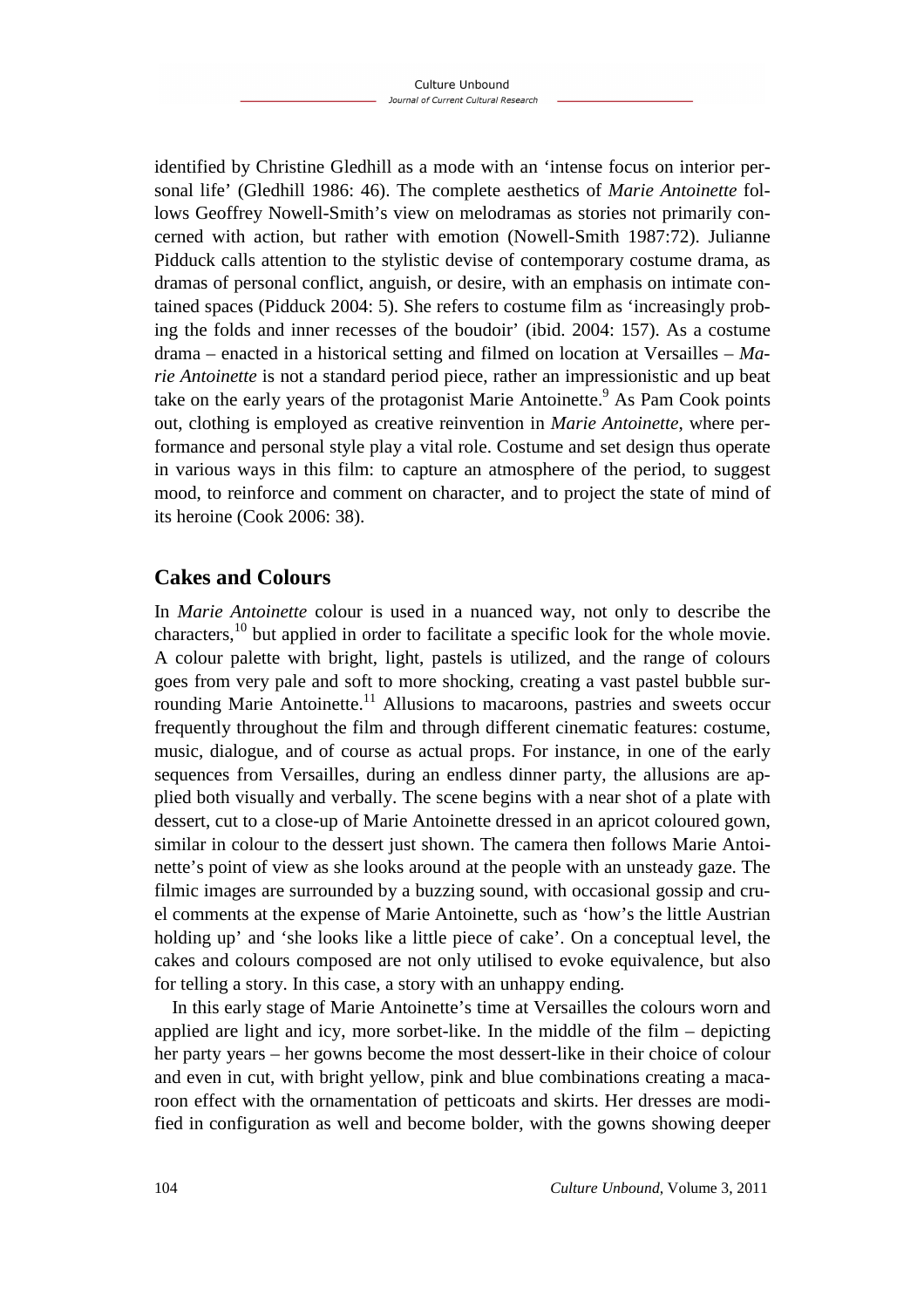square-shaped décolletage and more daring garnish. In the final sequences of Marie Antoinette's life at Versailles, the colours grow a bit darker, faded, and become stricter. The fabric seems to change as well, and the dresses look heavier and more formal. The whole mise-en-scène subsequently becomes darkened and the film ends with a frame of her wrecked apartment overlaid with the sound of the guillotine as it slices the air. The colour palette applied might be translated to a depiction of Marie Antoinette's inner journey. The range of colours are comparable to those of the seasons, beginning with the light, spring-like pastels for her youth; bright summer colours representing her party years; and the darker, autumn-like shades for the last period at Versailles. As such, the costumes have metaphoric meaning; they are symbols of a stage in life and a state of mind. The costumes for *Marie Antoinette* are thus understood as being designed in order to communicate the inner experiences of the characters, with an aesthetics that promotes feelings.

# **Dressing and Framing the Part**

Colour is in general a significant tool used to underline the narrative and create a cohesive fictional space (Kurland & Landis 2004: 5); the bright palette of *Marie Antoinette* works as connecting not only the different scenes, but connecting the symbolic level of the materiality of mise-en-scène, with emotions. The relationship between colour, costume and identity is thus significant for telling this story of Marie Antoinette. The impressionistic object of the narration is brought out through the mise-en-scène and the costumes focusing on non-verbal signs. As mentioned above, in the early stage of the movie Marie Antoinette's dresses are more sorbet-like in colour. Right at the beginning of the film, set in Austria, she is dressed in soft light blue, and the softness recurs in both the fabric and the cut, as if to underline her naivety. The light blue, innocent colour continues in her travel attire, which she wears on her way to the French border to meet her future husband for the first time. The scene is depicted as a crucial point in Marie Antoinette's life. She is subjected to changes beyond her control, and this is visually told through the change of clothes. When finally arriving at the border, she is completely dressed in white, almost like a bride. The scene is set in a cold and quiet landscape, surrounded by leafless trees. The frozen ground is covered with brown leaves, and Marie Antoinette is escorted to a temporary pavilion. When ceremonially crossing the threshold to the pavilion she is in effect leaving everything connected with her home and identity behind. She is stripped of all her clothes, while Comtesse de Noailles (Judy Davis) explains:

DE NOAILLES: 'It is the custom that the bride not retain anything belonging to a foreign court, an etiquette always observed on such an occasion'.

Marie Antoinette departs in French couture, tightly laced up in a corset and wide pannier, and with a new identity as the Dauphine of France. The light fichu is ex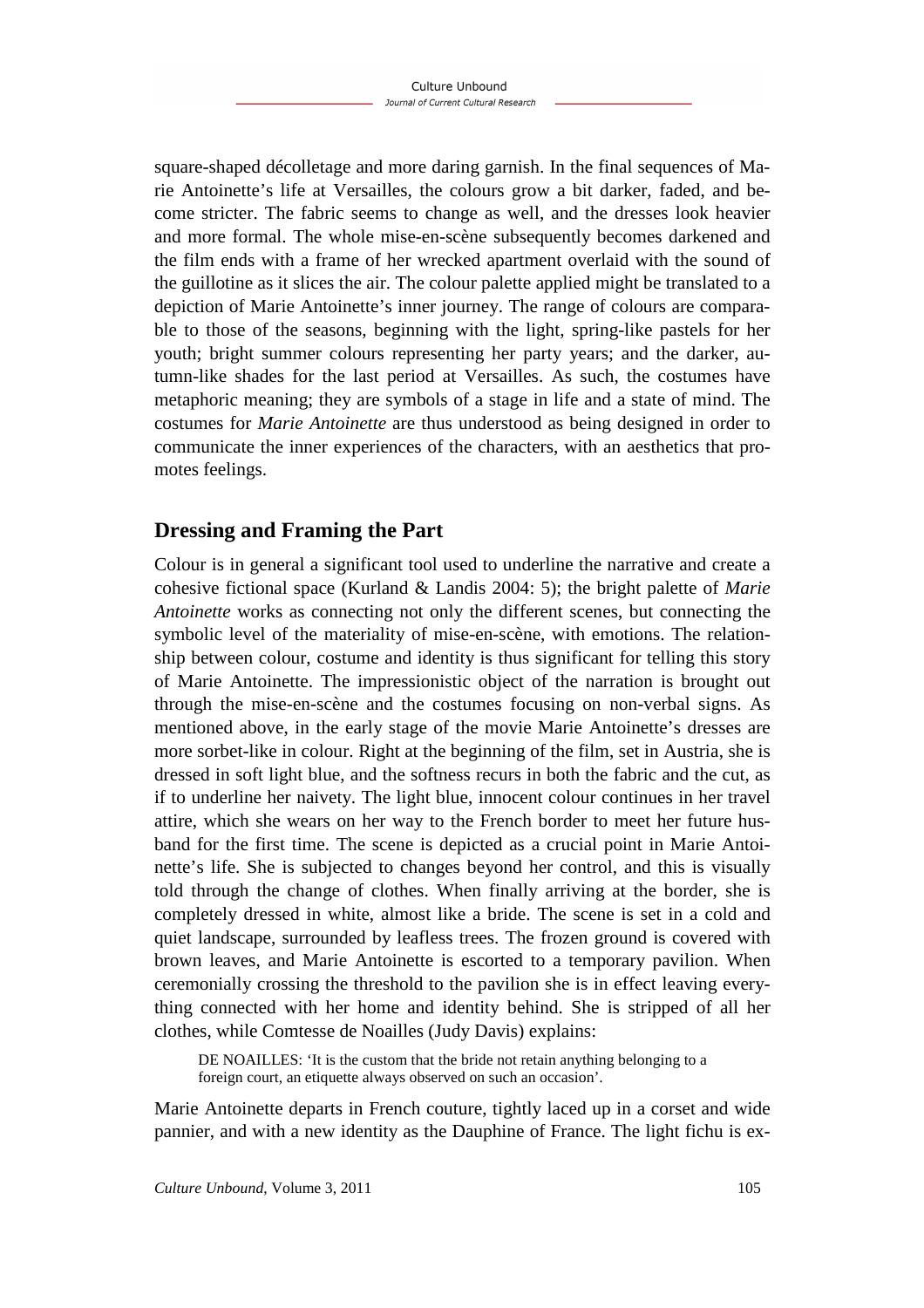changed for a taut necklace. The childish hair ribbon is gone, and instead her hair is decorated with a neat tricorne, of which symmetry and regulated shape indicate her new role. Dressed in icy light blue she finally meets Louis (Jason Schwartzman) with his entourage, and they depart for Versailles.

The cinematographic qualities of the shot and its editing also promote and reinforce how the characters are perceived. For *Marie Antoinette* the static camera aesthetics, which fill every frame with both space and detail, contribute to theatricality encouraging contemplation and the absorption of the film image on the part of the viewer. The static images create a somewhat agoraphobic atmosphere, where the characters look small and lost. A case in point is the wedding scene. Set in Versailles, the hall has a wide expanse and, despite of the gilded and floral decorations, looks harsh and cold. Dressed in white, crème and gold, Marie Antoinette and Louis both appear chilled, uneasy and confused. The subsequent closeups reinforce the feeling of unease, focusing as they do on eyes and empty glances. Onlookers surround the couple, making them seem even more uncomfortable. These static sequences, composing a large part of the movie, are at times intervened with fast montage sequences like the one accompanied by Bow Wow Wow's 'I Want Candy', which resembles the aesthetics familiar of a music video. Close-ups of shoes, fans, textiles, ribbons, gowns, jewellery, champagne, pastries, playing cards and counters, are edited with a fast flow in a graphic style, the separate objects are thus linked together by the colours. The sequence is immediate, depicting the experience of hedonistic fun as Marie Antoinette and her friends are partying and trying out new outfits. Hence, the long shots as well as the long takes are more fluent and allusive; the close-ups are instantaneous. The cinematography thus contributes to the constitution of an emotional unity, a cohesive fictional space of fluent pastels.

## **Boudoir**

The emphasis on the non-verbal, on interior life and affect, is further unfolded in the intimate space of the boudoir. Marie Antoinette's private apartment might translate as the boudoir, and it is the site for unembellished and undisguised depictions of anxiety and anguish. Stressing the costume drama as a tale of personal conflict, these emotions are visualised through clothing. An example of this is the scene that takes place at dawn, after one of many parties, in which Marie Antoinette wakes up amidst the detritus of the festivities. The innocent look from before is gone; instead a decadent look is reinforced by the fact that she has been sleeping in her gown and make-up from the night before. The sequence is quiet, without dialogue, and accompanied only by the instrumental 'Tommib Help Buss' performed by Squarepusher. The static images showing the park in front of the castle, which opens the sequence, are lit simply by the soft light of daybreak, intercut with images of plates and trays with leftovers, champagne glasses, both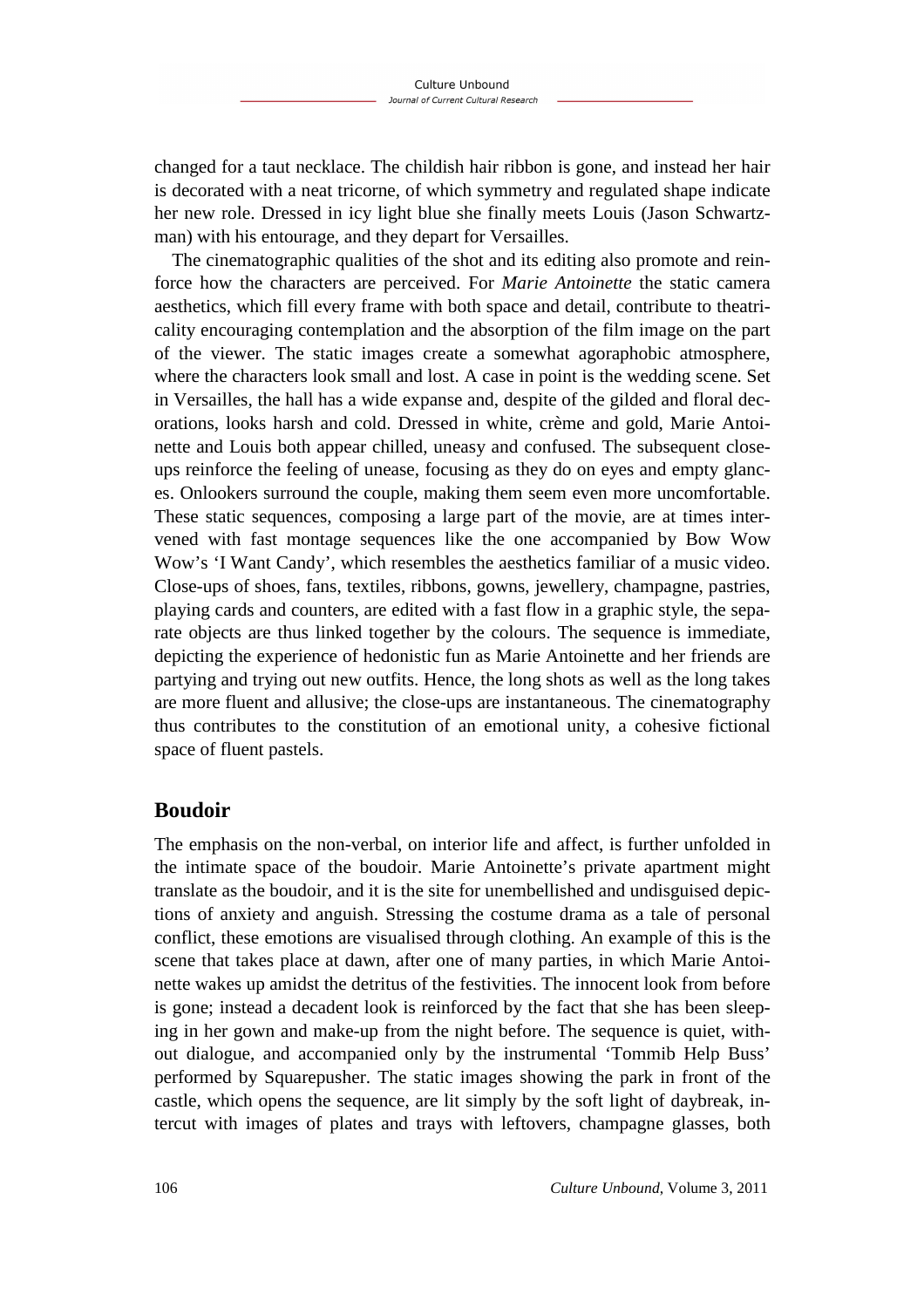empty and half-filled, and expired candles. Movement breaks the stillness as servants carefully start to clean up the mess. As the camera pans the remainders of the party are exposed: shoes and empty champagne bottles on the floor, shawls tossed over chairs, and flower arrangements all broken up. Finally the panning reaches Marie Antoinette sleeping in her party gown. She is awakening by the sunlight shining through the window; with dishevelled hair and smudged make-up, she sits down and stares at the surrounding mess. She has lost an earring, the turquoise dress is creased and a piece of the garnished bodice is loose exposing the corset. She pulls herself together, walks out of the room, struggling to keep her hair in place with both hands. The cautious composition of these material details, the stillness and lack of dialogue, taken as a whole, combine to convey an expression of complete emptiness. The next sequence continues and reinforces the feeling of void as it shows Marie Antoinette huddled up in a bathtub wracked with a hangover. The dark circles under her eyes denote vulnerability and cracks in the façade. The probing of inner recesses of the boudoir as characteristics of contemporary costume drama, as suggested by Pidduck (Pidduck 2004: 157), literally applies in the case of *Marie Antoinette*.

# **Silhouette**

Corseting is an apparent attire that alters an actor's gait and posture, while providing a distinct and readily identifiable silhouette (Kurland & Landis 2004: 5). The materiality of the corset thus restricts the physical depiction, as corsets control the actor's body and affect the breathing. These limitations function as tools in the portrayal of a character and thus offer further scope for analysis. One sequence, which is highly illustrative of how the themes of despair and disquiet are visualised and played out through mise-en-scène and costume, is when Marie Antoinette, dressed in a floral gown, is seen reading a letter from her mother, leaning towards a wall with a similar floral fabric. At the same time as the voice-over of Maria Teresa fills the cinematic room, the letter falls out of Marie Antoinette's hand. Maria Teresa admonishingly tells Marie Antoinette her concerns for her daughter's current situation. She is disappointed her daughter is not pregnant.

MARIA TERESA: 'Dearest Antoinette, I'm pleased to tell you how wonderful your brothers and sisters are doing in their marriages /… / All this news which should fill me with contentment is diminished by reflections on your dangerous situation. Everything depends on the wife /…/.'

In distress Marie Antoinette leans towards the wall and becomes lost in its floral pattern, slowly sliding down the wall and becoming one with it. At the same time the camera moves gradually in only to stop in a close-up of her tearful, red face. Her inability to meet the expectations of people around her, especially her mother's demands, causes her to lose her grip. Her sense of self is dissolved in the floral patterns of the walls of Versailles. At the same time her choking existence is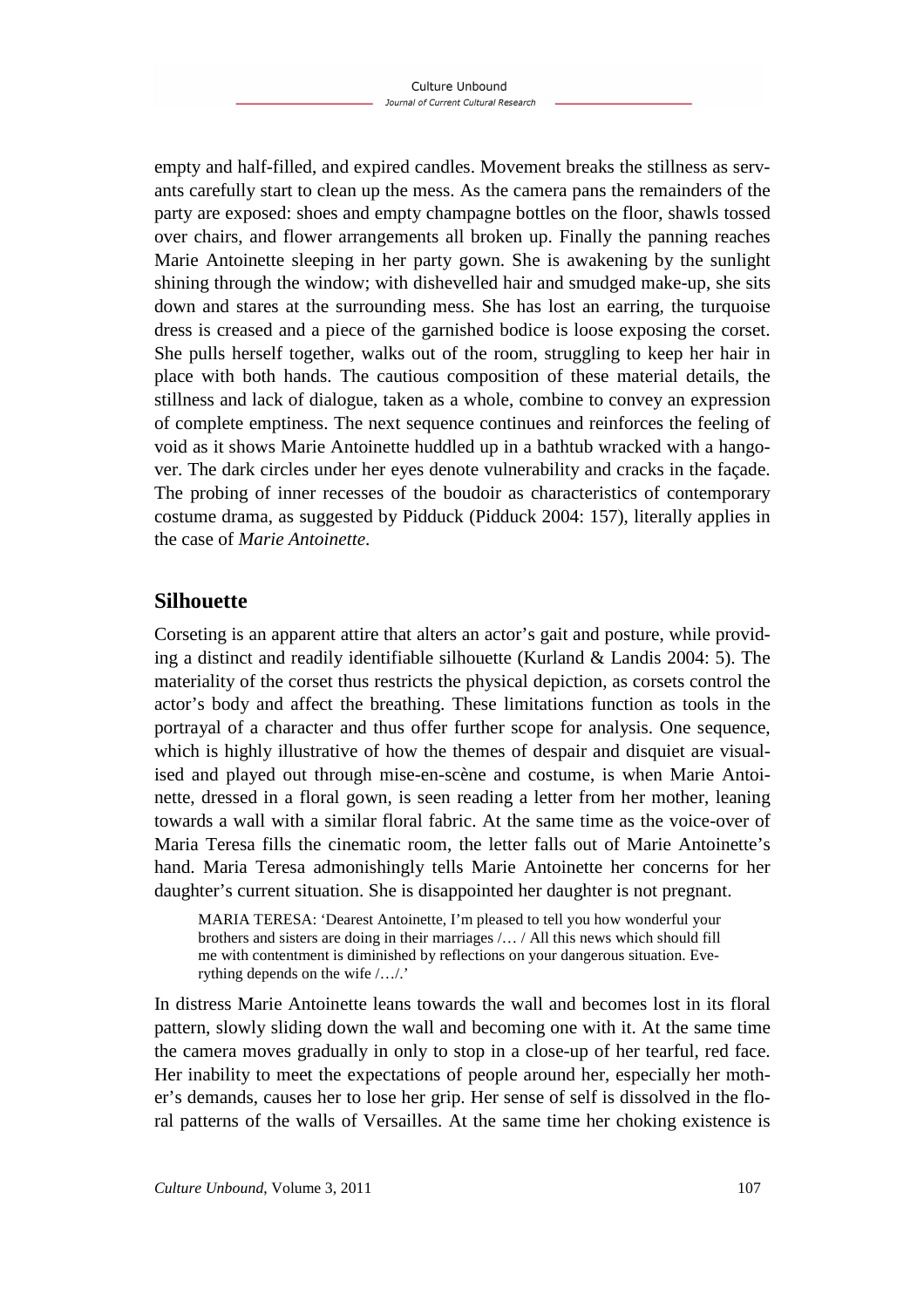laced in the corset, making it hard to breath. She has to struggle to regain her own self again. By using a similar cluttered pattern for both the wallpaper and the dress the feeling of inadequacy, and – maybe even more – confusion is visualised. The entrapment is materialised through the suffocating, laced corset, as well as the impression of the shrinking space due to the use of camera movement and its ever-narrowing focus. The symmetry and controlled shapes of corsets and panniers, epitomizing the court life and her mother's expectations, are later on contrasted by the flowing lines and light fabrics of the dresses worn at Le Petite Trianon. The time Marie Antoinette spends at her sanctuary might as well be described as an escape into a fantasy world. The images from Le Petit Trianon show Marie Antoinette laughing and running around in the garden picking flowers dressed almost like a country girl. In the scene where the dressmaker shows her fabric samples, she lets go of the silks and turns to fine cottons.

MARIE ANTOINETTE: 'I want something more simple, natural. To wear in the garden'.

The new clothes show a less forced and more relaxed life style, her gowns are all in white and little of the ruffle and garnish remains. Thus, the actual changes in French fashion that began in the 1780s are in the film used as a way to visualise Marie Antoinette's state of mind. As the heavy hoops are exchanged for simple, sheer muslin dresses, the style of the whole movie shifts into more naturalistic colours and lighting. The shots are mainly taken outdoors showing the garden and the countryside, using natural light to depict an easiness and more serene existence. From time to time the camera is pointed directly at the sun, letting the backlight create a glare behind Marie Antoinette. The outdoor sequences have no additional music, and are accompanied only by the sound of twittering birds. As the scenes are laid outdoors, and as the flowing lines of the dresses are emphasised, airiness and lightness are indicated. Both these stylistic devices visualise a sense of relief: finally being allowed to move freely and being able to breathe. Even if that relief is destined to be only temporary.

# **Conclusion**

The concept of film costume accentuates a dressing situation of which the result becomes mediated and displayed, and where the clothes work as a key for understanding a particular movie. Film costumes are characteristic because they are made for the moment: for a specific narrative and aesthetic expression. As such they are designed for an individual actor or actress. Costume design thus involves conceptualizing and creating garments that capture and defines the personalities of fictional characters, and are therefore intended to embody the psychological, social and emotional condition of the character at a particular moment in the screenplay.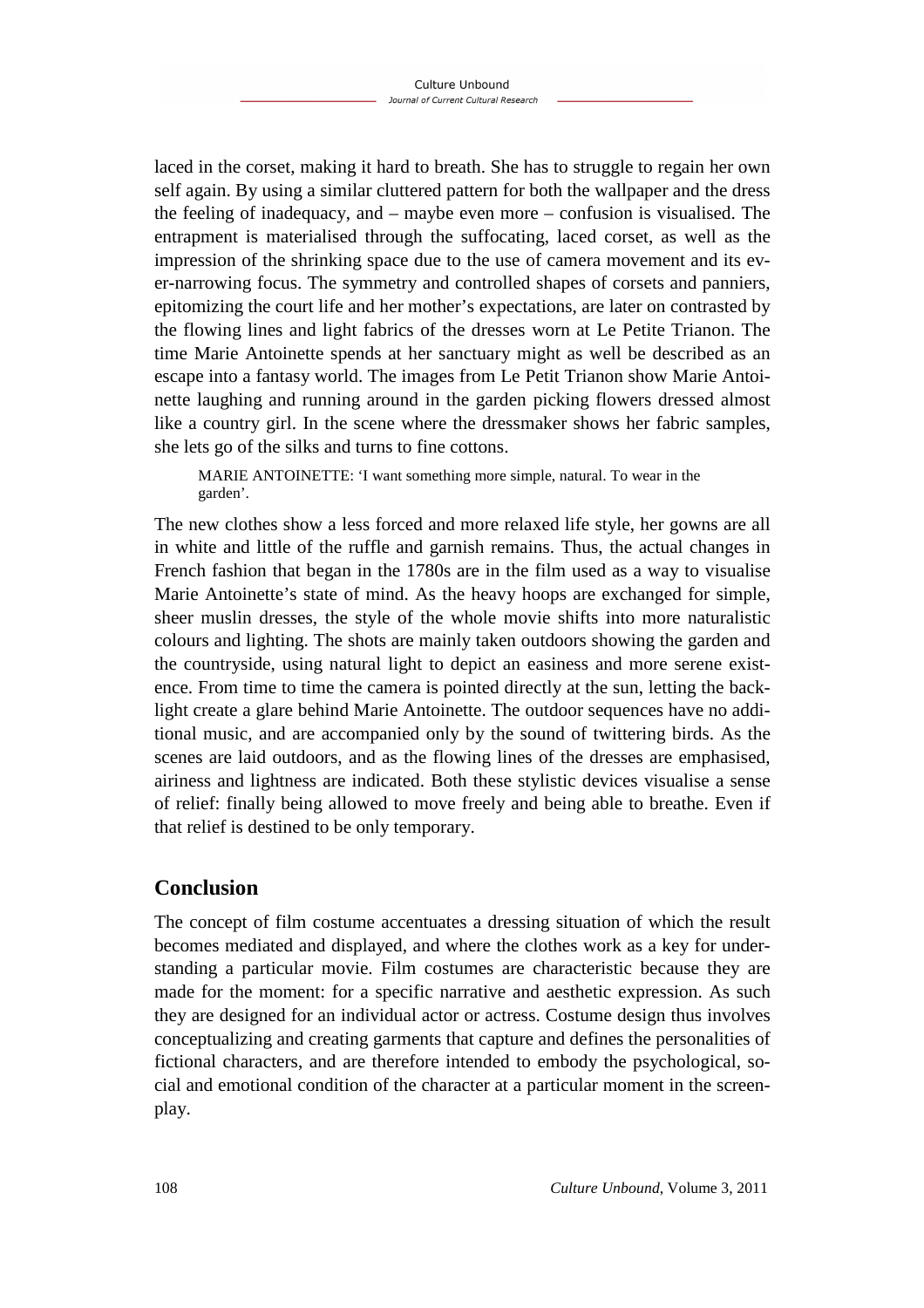In *Marie Antoinette* the play with costume and style confronts the limitations of time and space; as such the style is well thought out and highly deliberate. For instance, one of the scenes in the 'I Want Candy' montage shows Marie Antoinette trying on new high-heeled shoes, and next to her on the floor lays a pair of well-worn, light blue Converse boots. The anachronistic feature is a crossreference to today's fashion and youth culture, reminding the audiences that this is a film about teenagers and not really an  $18<sup>th</sup>$  century period piece. This stylistic device generates a self-reflexive mode; making the construction of the movie visible, displaying the fact that this is fiction. The impressionistic approach and artistic license undertaken contributes to richness in texture and representation, making it original in the process. Instead of reproducing a cinematic version of classic portraits, a new picture is painted.

The aesthetics of the film might be described as an aesthetics of emotions, as it is fluent and impressionistic. The long shots and static camera mode interact with extreme close-ups, which gives a stage-like impression, operating on the level of the suggestive and allusive. The melodramatic approach, working with sensibilities instead of action, utilises an excessive mise-en-scène for revealing the nonverbal and non-explicit. I would suggest that the symbolism of the materiality of the mise-en-scène and of the costumes in *Marie Antoinette* works in part as an impressionistic key to an understanding of the movie, but foremost as an interpretation of the protagonist Marie Antoinette as an adolescent girl trying to survive. Hence emotions like despair and escapism are understood as being materialised in costume. For instance Marie Antoinette's despair is expressed through the play in floral patterns; her dress and the wall fabric are so similar she fades into it and becomes lost in it. The scene is palpable, depicting Marie Antoinette losing herself, her own identity and becoming one with Versailles. As the walls are closing in the intimacy and contained space of the boudoir is further thematised; for instance in the scene where Marie Antoinette wakes up in the remains of the party. She is depicted just as much in pieces as her messy apartment and her unkempt dress. The objects scattered around and the different pieces of fabric that compose her attire have a similar symbolic agency as the actor in terms of telling the story.

Altering the body through the materiality and aesthetics of dress might be a way of inscribing standards to appearance and performance given that clothes either limit or allow movements, and symbolise social roles. Applied to costume design and film, this notion becomes more apparent in *Marie Antoinette* due to their readability. It allows us to quickly grasping what the characters are all about. The actual changes in French fashion that began in the 1780s are in the film used as a way to visualise Marie Antoinette's state of mind. Depicting her time at Le Petit Trianon as a refuge visualised in costume through lightness in fabric and flowing lines, is quite the opposite of the entrapment of Versailles illustrated by symmetry, corsets and panniers. The costume conspires with the other cinematic features,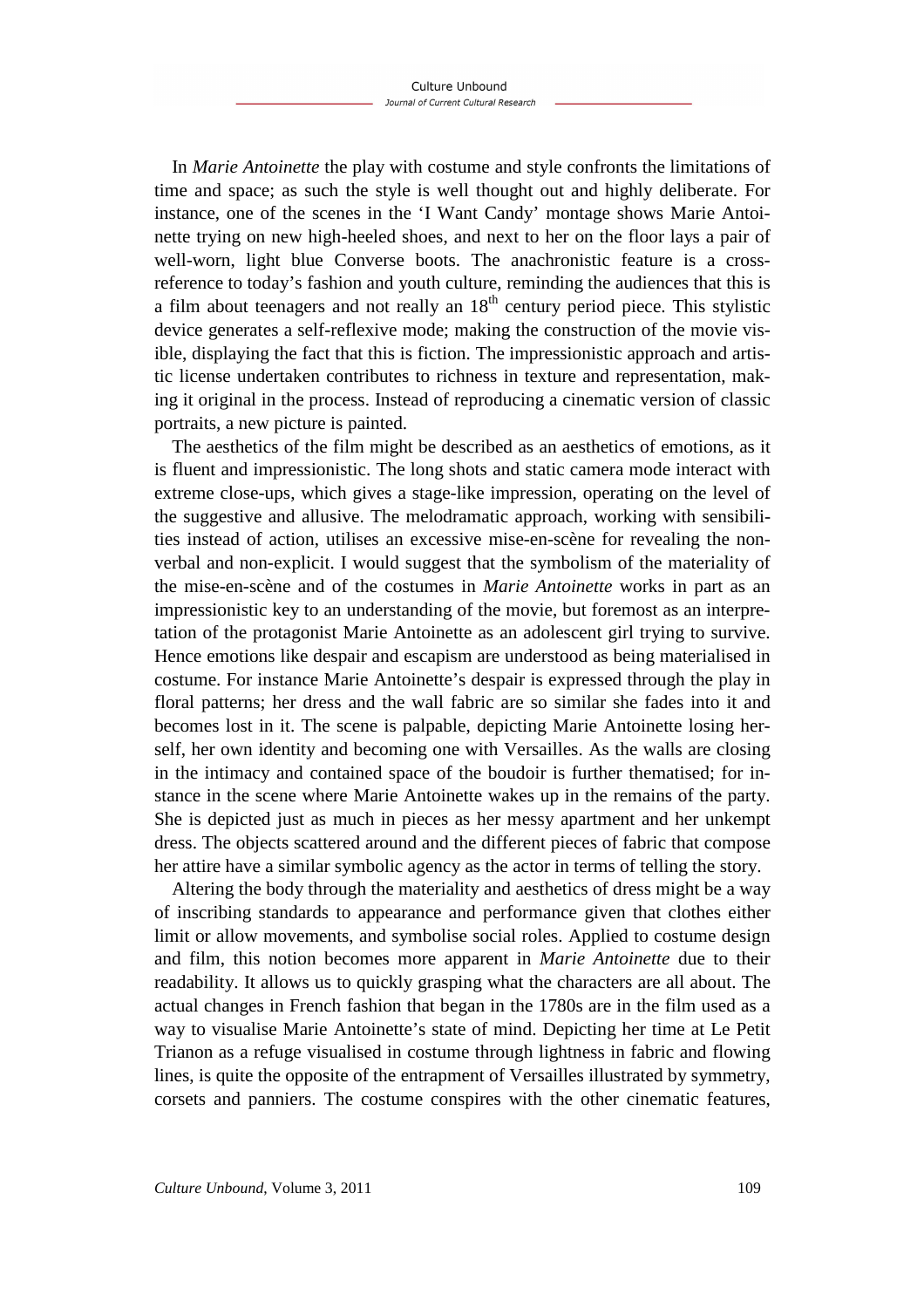generating a symbolic network through the non-verbal and non-explicit, in accordance with the filmic melodrama mode, for telling a story through dress.

**Therése Andersson** is currently employed at the Department of History, Stockholm University. Her doctoral thesis in Cinema Studies is entitled *Beauty Box: Film Stars and Beauty Culture in Early 20th Century Sweden* (2006)*.* Andersson is currently working on the research project *Velcro, Button, and Zip: Power and Materiality during Styling and Dressing*, funded by the Bank of Sweden Tercentenary Foundation. E-mail: therese.andersson@historia.su.se

### **Notes**

- 1 The discussion is quite loosely inspired by Actor-Network-Theory and studies further applying and developing that approach. See for instance: Eva Knuts, *Något gammalt, något nytt skapandet av bröllopsföreställningar.* Göteborg: Mara förlag, 2006. For an introduction to ANT see: Bruno Latour, *Reassembling the Social: An Introduction to Actor-Network-Theory.*  Oxford: Oxford University Press, 2005
- 2 See for instance: Rachel Moseley, *Fashioning Film Stars: Dress, Culture, Identity*. London: BFI, 2005, p. 1 ff. For a study on film stars as fashion icons, and dress in relation to stardom see for instance: Therése Andersson, *Beauty Box: Filmstjärnor och skönhetskultur i det tidiga 1900-talets Sverige*. Stockholm: Stockholms universitet / Almqvist & Wiksell International, 2006 / 2008
- 3 The work of couturières, which occasionally design for cinema, is therefore not considered here; nor are extra cinematic, non-narrative purposes of costumes. Film costumes can of course exist independently of, and outside a narrative. Garments from famous films have a life outside the moving image as they are perceived as icons, venerated and exhibited in museums, or auctioned at sky-high prices. Stella Bruzzi, *Undressing Cinema: Clothing and Identity in the Movies.* London & New York: Routledge, 1997/2004, p. xiii, and Patrizia Calefato, *The Clothed Body.* Oxford: Berg Publishers, 2004, p. 96
- 4 For a study on Marie Antoinette as a historical figure and fashion icon see for instance: Caroline Weber, *Queen of Fashion: What Marie Antoinette Wore to the Revolution*. New York: H. Holt, 2006
- 5 For a discussion on dress and stardom pointing to subliminal readings of and counternarratives in clothing, see for instance Drake Stutesman's article on Marlene Dietrich as star in *Morocco* (von Sternberg, 1930) and *Shanghai Express* (von Sternberg, 1932). Drake Stutesman, 'Storytelling: Marlene Dietrich's Face and John Frederic's Hats', in *Fashioning Film Stars: Dress, Culture, Identity*, ed. Rachel Moseley, London: BFI, 2005, pp. 27-38
- 6 The story of transformation film refers to the successful change of appearance of the main female character, from an unappealing 'before' to an attractive 'after'; *Now, Voyager* (Rapper, 1942) and *She's All That* (Fleming, 1999). For a discussion on transformation film, see for instance Tamar Jeffers McDonald, *Hollywood Catwalk: Exploring Costume and Transformation in American Film.* London & New York: 2010
- 7 See also: Christine Gledhill, 'The Melodramatic Field: An Investigation', in *Home is Where the Heart is*, ed. Christine Gledhill, London: BFI, 1987, pp. 1–39. Melodrama films include, for instance; *Gone With the Wind* (Flemming, 1939), *All That Heaven Allows* (Sirk, 1956), *Dr. Zhivago* (Lean, 1965), *The Way We Were* (Pollack, 1973), *The Color Purple* (Spielberg, 1984), *Philadelphia* (Demme, 1993), *Far From Heaven* (Haynes, 2002).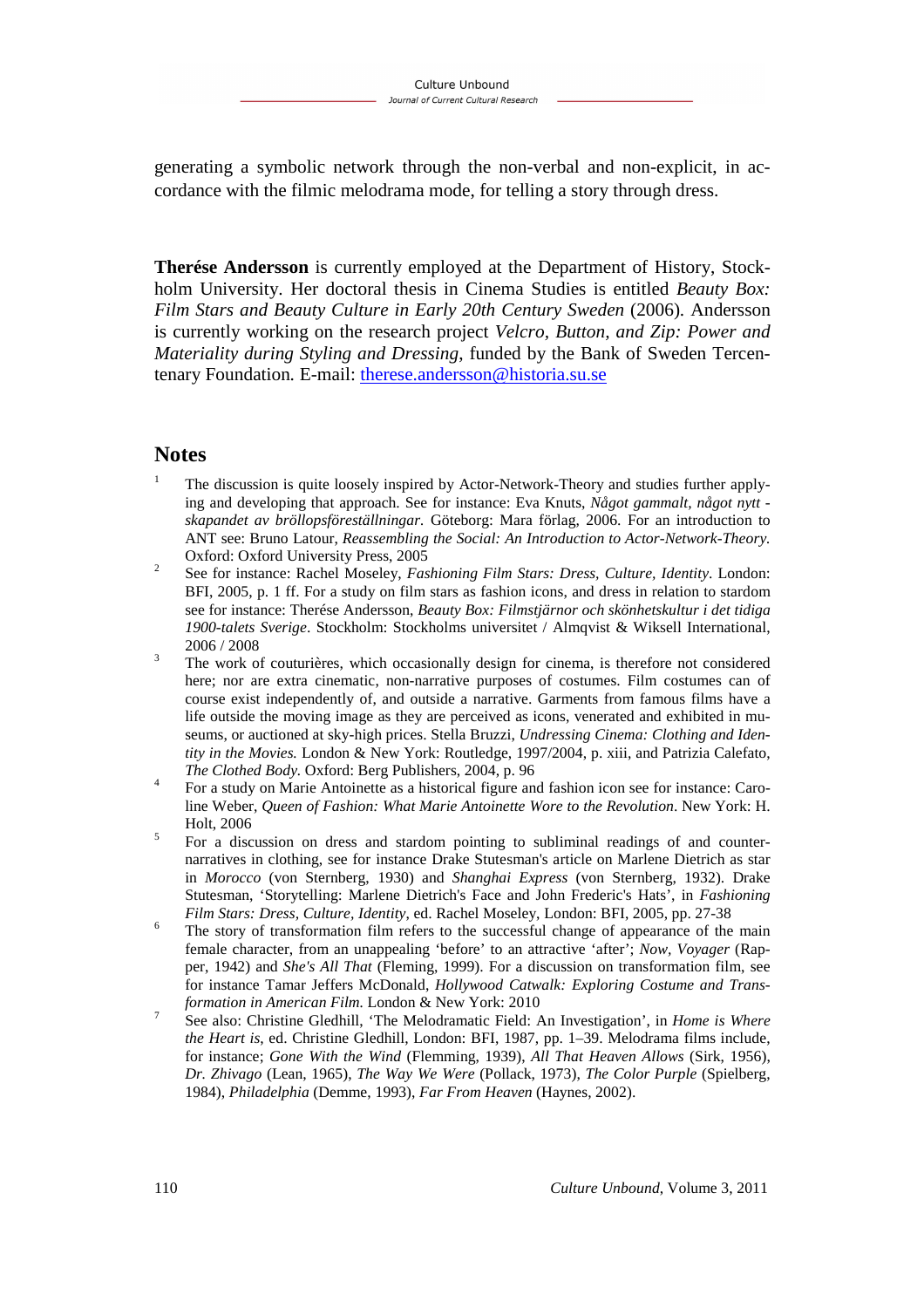8 See for instance: Production notes: http://www.sonypictures.com/movies/marieantoinette/site/ 2006 (23 Nov, 2007)

9 As Julianne Pidduck points out: '...cinema can never offer an unmediated window onto the past, and historical fiction and costume drama alike depict the past through the stylistic, critical and generic vocabularies of present cultural production.' Pidduck, 2004, p. 4. For a discussion on *Marie Antoinette's* kinship with the Dogma 95 Manifesto, and diversity to conventional cinematographic rules of historical film see for instance Elise Wortel, *Textures of Time: A Study of Cinematic Sensations of Anachronism.* Nijmegen: Radbound University, 2008

<sup>10</sup> The costumes for *Marie Antoinette* played, as mentioned above, a central part in the whole design of the film; each character of the court has his or her own unique look. For instance, Comtesse de Noialles (Judy Davis) is elegant and her style stands out, she wears a lot of yellow, citrus and lime in order to represent her 'acidic qualities', as Canonero puts it. Madame de Barry (Asia Argento) is the opposite, and more 'like an exotic bird, almost like a parrot', wearing turbans, feathers and a lot of jewellery. The parrot-epithet reoccurs from time to time, and in one of the early scenes the court ladies call her an 'exotic bird' behind her back, referring to her gaudy way of dressing in deep red, purple and lilac, as well as the feather accessories. In a couple of scenes, Madame de Barry actually walks around with a parrot on her shoulder, making the connection unavoidable.

<sup>11</sup> As such, the palette was inspired by Laduree macaroons, and Coppola called the colour scheme of the movie 'a "cake and cookie" kind of thing'. Production notes, 2006 (23 Nov, 2007)

### **References**

Andersson, Therése (2006/2008): *Beauty Box: Filmstjärnor och skönhetskultur i det tidiga 1900 talets Sverige*. Stockholm: Stockholms universitet / Almqvist & Wiksell International.

- Bruzzi, Stella (1997/2004): *Undressing Cinema: Clothing and Identity in the Movies,* London & New York: Routledge.
- Calefato, Patrizia (2004): *The Clothed Body,* Oxford: Berg Publishers.
- Cook, Pam (2006): 'Portrait of a Lady: Sofia Coppola', *Sight and Sound*, November, 36–40. Gledhill, Christine (1986): 'Dialogue: Christine Gledhill on *Stella Dallas* and Feminist Film Theory', *Cinema Journal*, 25:4, 44–48.
- Gledhill, Christine (1987): 'The Melodramatic Field: An Investigation', Christine Gledhill (ed): *Home is Where the Heart is*, London: BFI.

Fraser, Antonia (2001): *Marie Antoinette: The Journey.* London: Weidenfield & Nicolson.

- Knuts, Eva (2006): *Något gammalt, något nytt skapandet av bröllopsföreställningar,* Göteborg: Mara förlag.
- Kurland, Jeffery & Debora Landis (2004): *50 Designers 50 Costumes: Concept to Character,*  Beverly Hills: Academy of Motion Picture Arts and Sciences.
- Latour, Bruno (2005): *Reassembling the Social: An Introduction to Actor-Network-Theory,* Oxford: Oxford University Press.
- McDonald, Tamar Jeffers (2010): *Hollywood Catwalk: Exploring Costume and Transformation in American Film,* London & New York: I.B. Tauris.
- Mercer, John & Martin Shingler, (2004): *Melodrama: Genre, Style, Sensibility,* London & New York: Wallflower Press.

Moseley Rachel (2005): *Fashioning Film Stars: Dress, Culture, Identity*, London: BFI.

Nowell-Smith, Geoffrey (1987): 'Minnelli and Melodrama', Christine Gledhill (ed): *Home is Where the Heart is*, London: BFI

Pidduck, Julianne (2004): *Contemporary Costume Film: Space, Place and the Past,* London: BFI.

Production notes *Marie Antoinette* (2006): http://www.sonypictures.com/movies/ marieantoinette/site/ (Accessed 07/11/23).